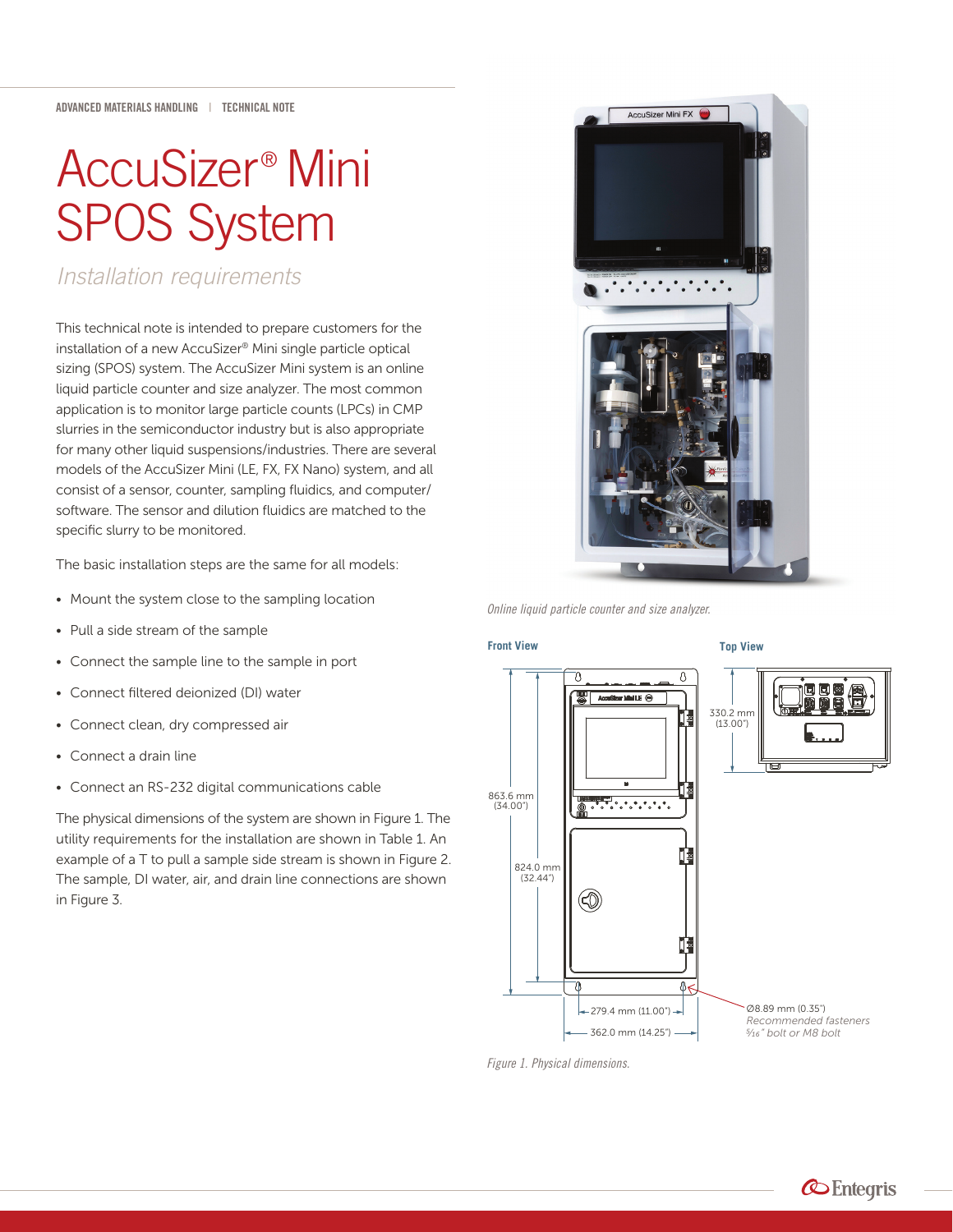#### Table 1. Installation Utilities for AccuSizer Mini System

| <b>Power</b>                          | 3 prong power receptacle (IEC C14 socket) | $100 - 240$ V; 5 amps max power                |
|---------------------------------------|-------------------------------------------|------------------------------------------------|
| Compressed air or gas                 | $\frac{1}{4}$ " push on                   | $3.5 - 5.6$ kg/cm <sup>2</sup> ; $50 - 80$ psi |
| Water                                 | $\frac{1}{4}$ " flare                     | $1.8 - 2.5$ kg/cm <sup>2</sup> ; 25 – 30 psi   |
| <b>Sample</b>                         | $\frac{1}{4}$ " flare                     | $0.2 - 2.1$ kg/cm <sup>2</sup> ; $3 - 30$ psi  |
| <b>Drain</b>                          | $\frac{1}{4}$ " flare                     | zero pressure drain                            |
| Serial port (for ASCII serial output) | <b>RS232</b>                              |                                                |
| <b>Remote start</b>                   |                                           | contact closure                                |

*All fluid and gas tubes are passed through on bottom of system (connections are internal). All electrical (including power) are made on top panel. See Figure 1.*



*Figure 2. Sample T.*

The sample should be brought to the AccuSizer Mini system through ¼" tubing. The sample port should be as close to the AccuSizer Mini instrument as possible, preferably within 3 meters (9.8').



*Figure 3. Fluidics lines.*

# SLURRY DELIVERY SYSTEM INTEGRATION **—**

Most AccuSizer Mini systems are placed within the CMP slurry delivery system (SDS) for a fab. The location of the sample point is typically chosen by engineering from the SDS company, often downstream of mixing/filtration. Integration of the Mini system into the SDS in the responsibility of the SDS company.